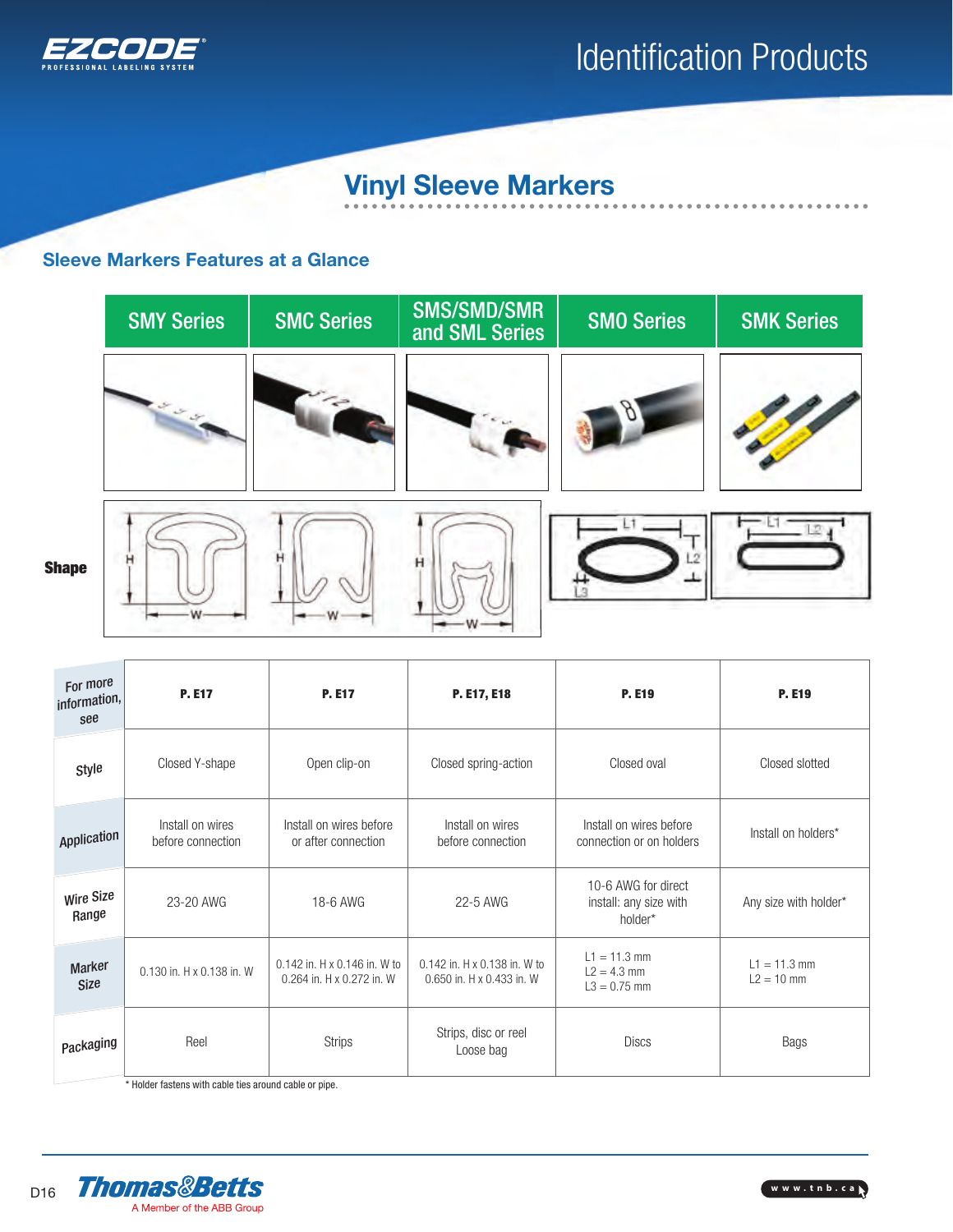

### Vinyl Sleeve Markers





#### SMY Sleeve Markers





Closed combination marker. A special Y-shaped profile covers a wide diameter range of small wires. The large print surface of the marker enables excellent readability at normal reading distances.

| Cat. No.                          | <b>Colour</b> | <b>Recommended wire</b><br>diameter (in.) | <b>AWG</b> | Std. Pkg.                 |  |  |
|-----------------------------------|---------------|-------------------------------------------|------------|---------------------------|--|--|
| <b>SMY079-4-*</b>                 | Yellow        |                                           |            | $1001 = \text{Reel}/1000$ |  |  |
| SMY079-9-*                        | White         | $0.039 - 0.079$                           | $23 - 20$  |                           |  |  |
| *Replace with character required. |               |                                           |            |                           |  |  |

### SMS Sleeve Markers



| Type<br><b>Designation</b> | Height (H)<br>(in.) | Width (B)<br>(in.) | <b>Text Height</b><br>(in.) |
|----------------------------|---------------------|--------------------|-----------------------------|
| <b>SMS118</b>              | 3.6                 | 3.5                |                             |
| <b>SMS196</b>              | 5.5                 | 4.2                | 2.6                         |
| <b>SMS394</b>              | 9.5                 | 6.6                | 4.0                         |
| <b>SMS630</b>              | 16.5                | 11.0               |                             |

### Closed combination marker, permanent grip and adjustable marking sleeve for as yet unconnected wires. Unique profile with spring-action bellows covers a wide diameter range. Twist-protection for secure combination marking.

| Cat. No.                          | Colour | <b>Recommended wire</b><br>diameter (in.) | <b>AWG</b> | Std. Pkg.                                |  |
|-----------------------------------|--------|-------------------------------------------|------------|------------------------------------------|--|
| SMS118-4-*                        | Yellow |                                           |            |                                          |  |
| SMS118-9-*                        | White  | $0.051 - 0.118$                           | $22 - 16$  |                                          |  |
| SMS196-4-*                        | Yellow | $0.059 - 0.197$                           | $16 - 10$  | $1 = BAG/250$<br>10 Strips of 25 Markers |  |
| SMS196-9-*                        | White  |                                           |            |                                          |  |
| SMS394-4-*                        | Yellow |                                           | $13 - 4$   |                                          |  |
| SMS394-9-*                        | White  | $0.157 - 0.394$                           |            |                                          |  |
| SMS630-4-*                        | Yellow | $0.315 - 0.630$                           | 5          |                                          |  |
| SMS630-9-*                        | White  |                                           |            | $1 = BAG/20$                             |  |
| *Replace with character required. |        |                                           |            |                                          |  |

### SML Sleeve Markers - 200 in a Bag



| Cat. No.<br>Colour |        | <b>Recommended wire</b><br>diameter (in.) | AWG       | Std. Pkg.      |  |
|--------------------|--------|-------------------------------------------|-----------|----------------|--|
| SML118-4-*         | Yellow | $0.051 - 0.118$                           | $22 - 16$ |                |  |
| SML196-4-*         | Yellow | $0.059 - 0.197$                           | $16 - 10$ | Loose Bag 1200 |  |



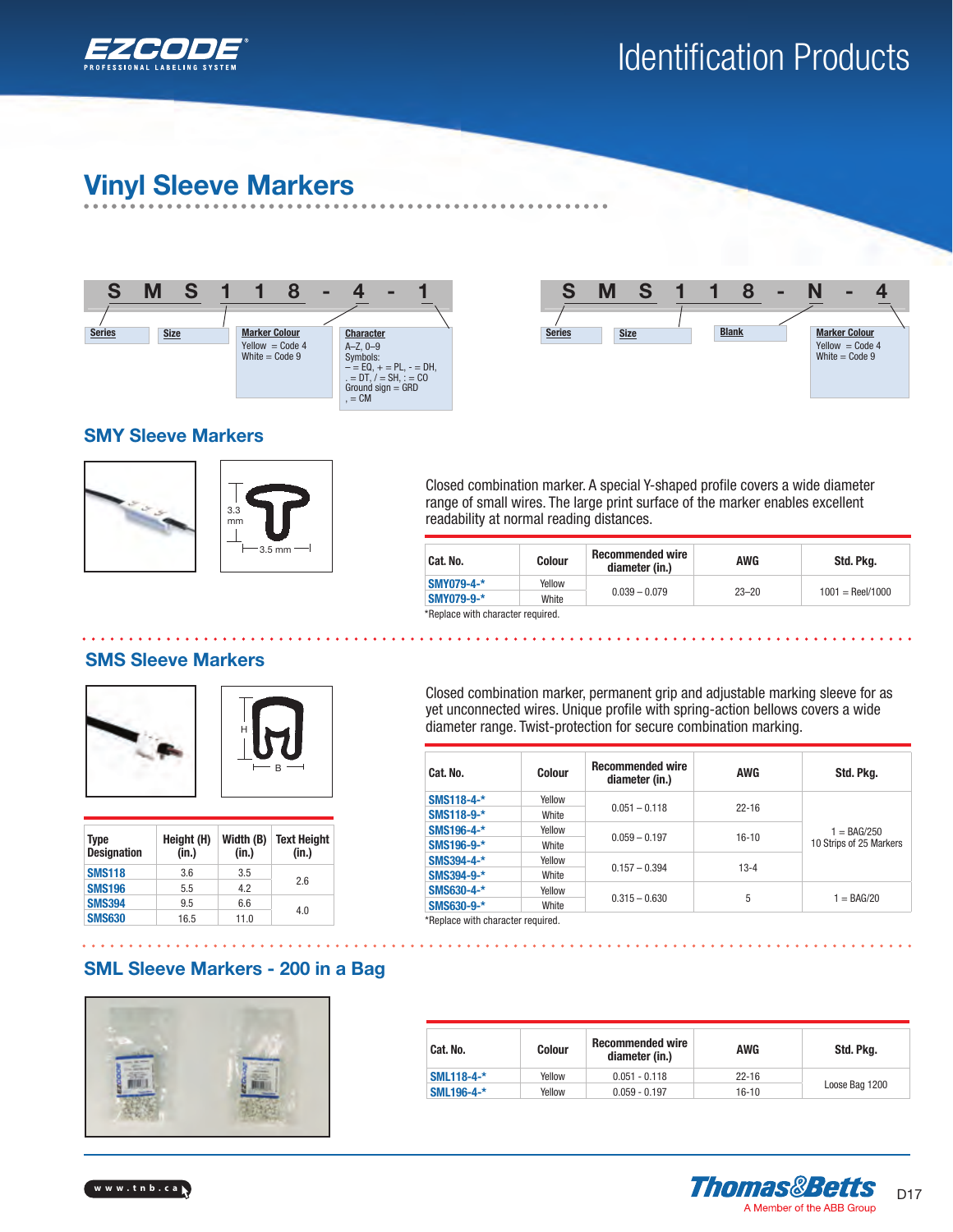

 $\qquad \qquad \bullet$  $\bullet$  $\bullet$   $\bullet$ 

### Vinyl Sleeve Markers





#### SMD Sleeve Markers – Markers on a Compact Disc



| Cat. No.             | Colour | <b>Recommended wire</b><br>diameter (in.)            | AWG       | Std. Pkg.              |  |
|----------------------|--------|------------------------------------------------------|-----------|------------------------|--|
| SMD118-4-*           | Yellow | $0.051 - 0.118$                                      | $22 - 16$ |                        |  |
| SMD118-9-*           | White  |                                                      |           |                        |  |
| SMD196-4-*           | Yellow |                                                      |           | $1 =$ Compact Disc/500 |  |
| SMD196-9-*           | White  | $0.059 - 0.197$                                      | $16 - 10$ |                        |  |
| SMD394-4-*           | Yellow |                                                      |           |                        |  |
| SMD394-9-*           | White  | $0.157 - 0.394$                                      | $13 - 4$  | $1 =$ Compact Disc/250 |  |
| SMDP394-9-*<br>White |        | Recommended for use with<br>RG6 & RG59 coaxial cable | $12 - 4$  | $1 =$ Compact Disc/250 |  |

\*Replace with character required. . . . . . . . . .

 $\mathbf{r}$ 

### SMR Sleeve Markers – 1000 Continuous Markers on a Reel



### SMC Sleeve Markers – Clip-On Markers



| Type<br><b>Designation</b> | <b>Height</b><br>$(H)$ mm | Width<br>$(B)$ mm | <b>Text Height</b><br>mm |
|----------------------------|---------------------------|-------------------|--------------------------|
| <b>SMC118</b>              | 3.6                       | 3.7               | 26                       |
| <b>SMC157</b>              | 42                        | 4.5               |                          |
| <b>SMC197</b>              | 5.5                       | 5.7               |                          |
| <b>SMC244</b>              | 67                        | 6.9               | 4.0                      |

Cat. No. Colour Recommended wire commenaed wire and awg and a Std. Pkg.<br>diameter (in.) **SMR118-4-\*** Yellow 0.051 – 0.118 22–16<br>**SMR118-9-\*** White 0.051 – 0.118 **SMR118-9-\*** White White White White Wellow 2007 1 = Reel / 1000 SMR196-4-\* Yellow 0.059 – 0.197 16–10 SMR196-9-\* White \*Replace with character required.

Open marker sleeve for already connected wires. Securely positioned with help of barbs. Fast snap installation.

| Cat. No.   | Colour | <b>Recommended wire</b><br>diameter (in.) | <b>AWG</b> | Std. Pkg.                |  |
|------------|--------|-------------------------------------------|------------|--------------------------|--|
| SMC118-4-* | Yellow |                                           |            |                          |  |
| SMC118-9-* | White  | $0.094 - 0.118$                           | $18 - 16$  |                          |  |
| SMC157-4-* | Yellow |                                           |            |                          |  |
| SMC157-9-* | White  | $0.118 - 0.157$                           | $16 - 14$  | $1 = BAG/200$            |  |
| SMC197-4-* | Yellow |                                           |            | $(10$ strips $x 20$ pcs) |  |
| SMC197-9-* | White  | $0.157 - 0.197$                           | $12 - 10$  |                          |  |
| SMC244-4-* | Yellow |                                           |            |                          |  |
| SMC244-9-* | White  | $0.197 - 0.244$                           | $8 - 6$    |                          |  |

\*Replace with character required.